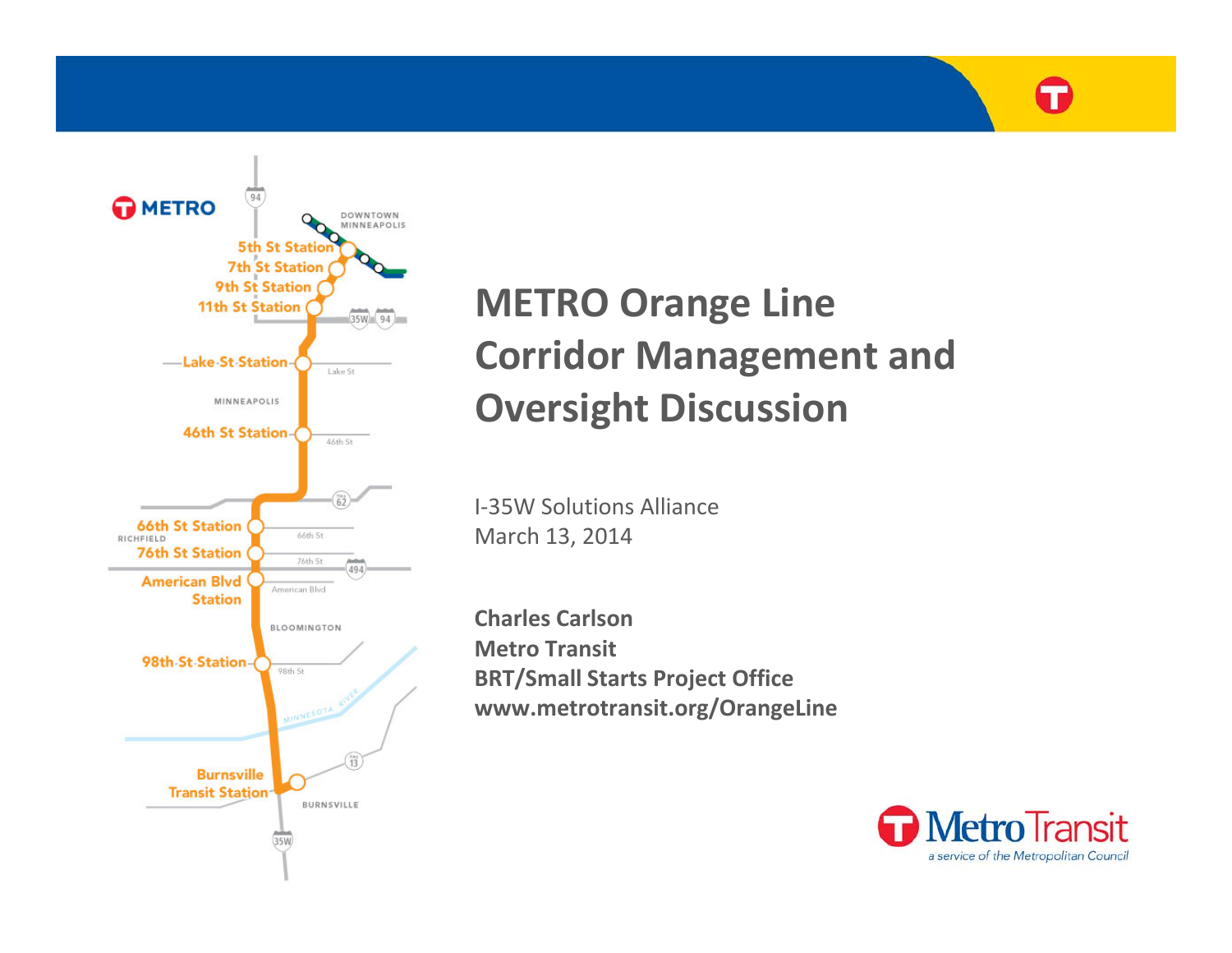

# **I‐35W South Corridor**

### • **Minnesota's busiest commuter highway**

- – 210,000+ average vehicles at most congested point (Lake Street)
- –Daily bottleneck for freight and commuters

### • **Most heavily‐traveled express bus corridor**

- – 14,000 bus riders each weekday on 26 routes
- Several stations already operational

### • **Orange Line builds on success**

- –Improve access to jobs
- –Catalyze planned development
- –Better serve all-day, evening, and weekend markets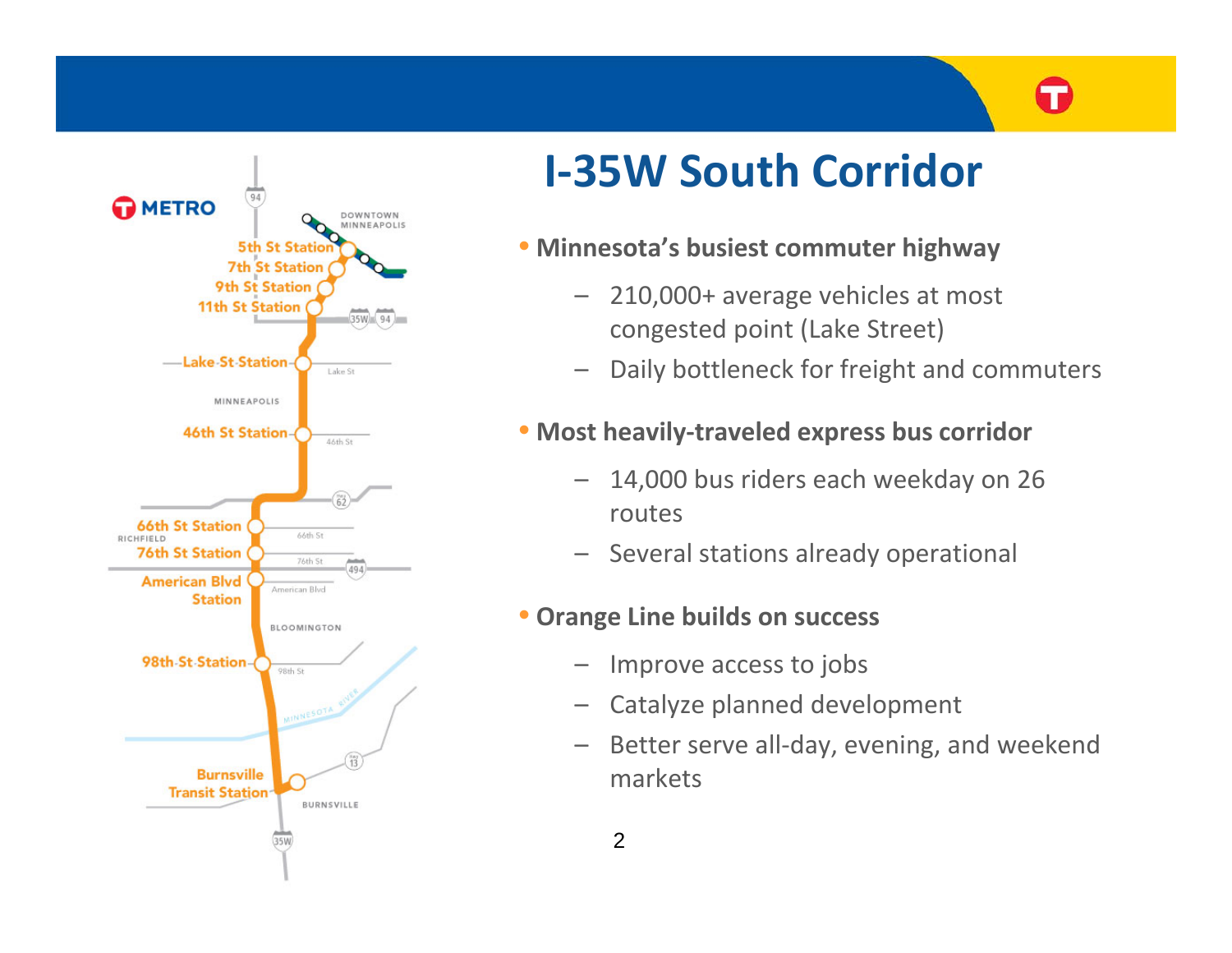

Œ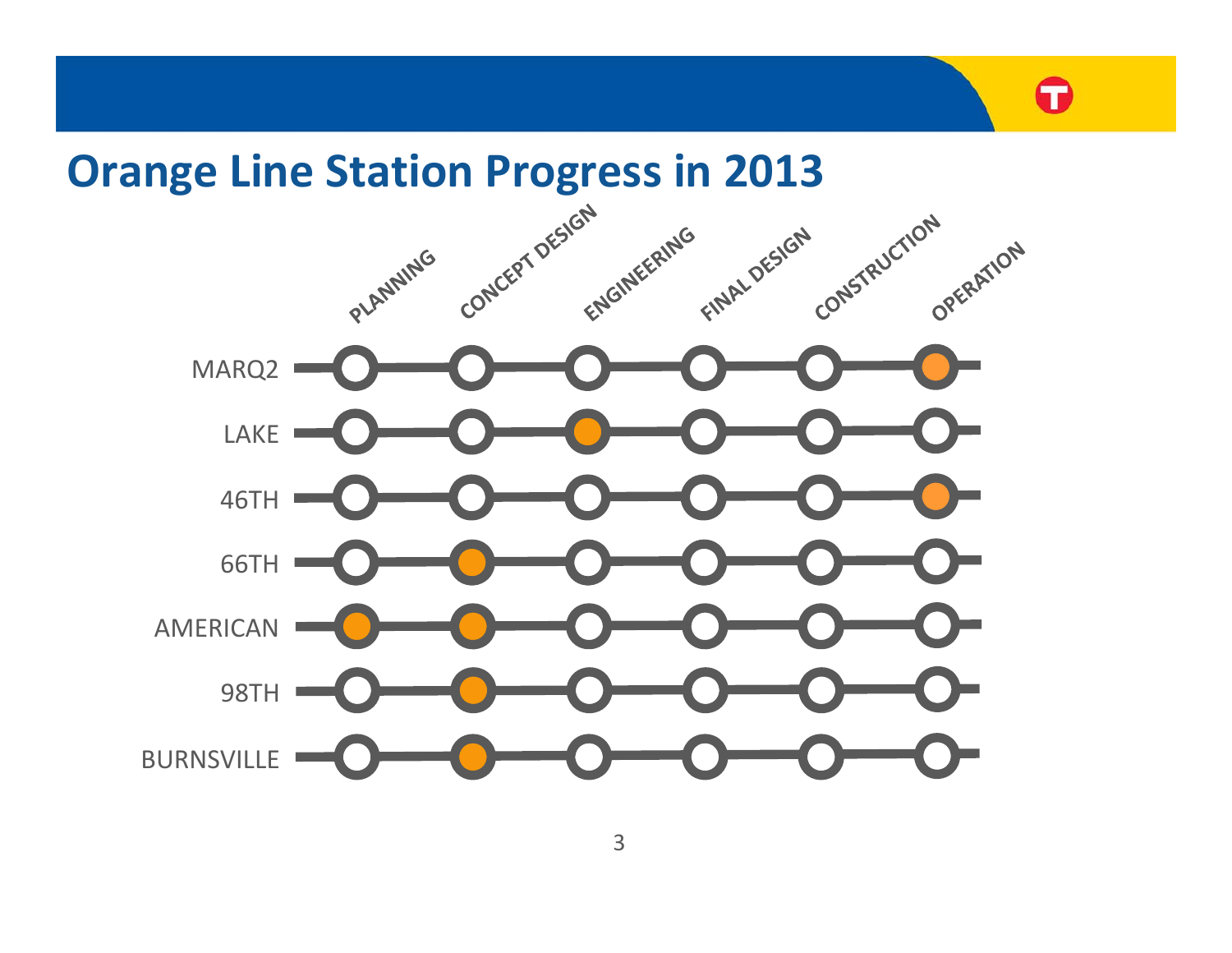

Œ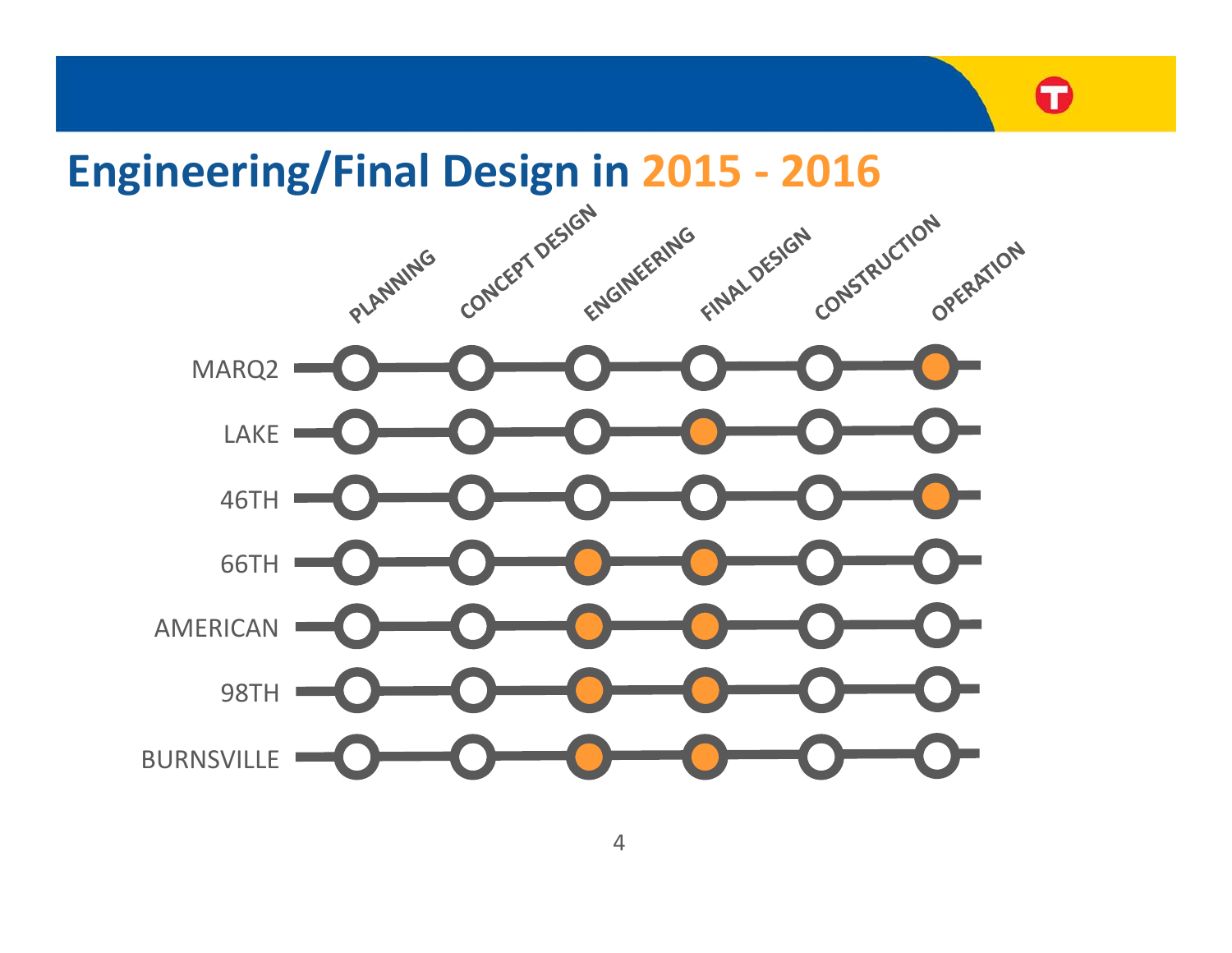## **Construction from 2017 ‐ 2019**



*CONSTRUCTION SCHEDULE DRIVEN BY MNDOT CH 152 BRIDGES AND RELATED PROJECTS*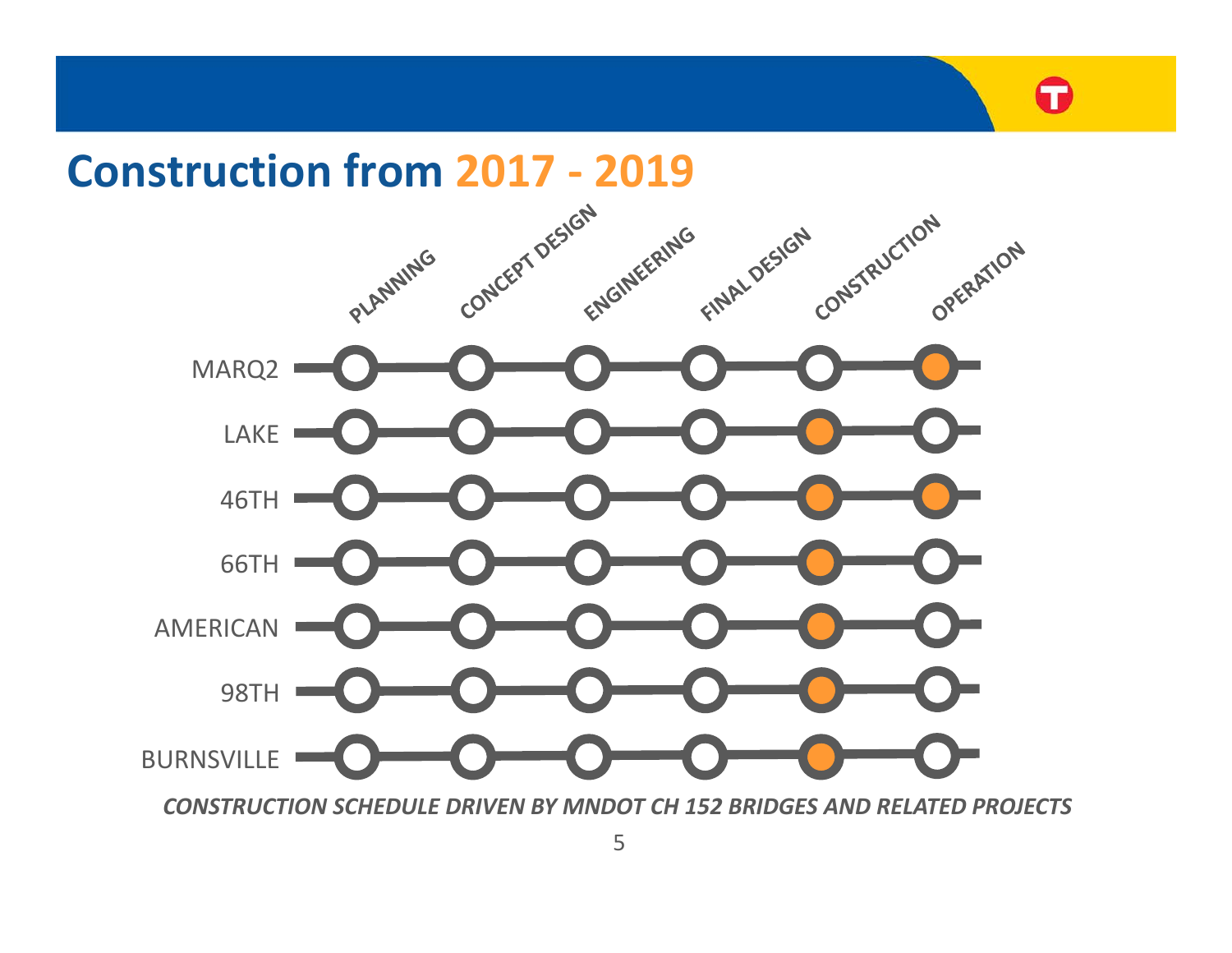# T

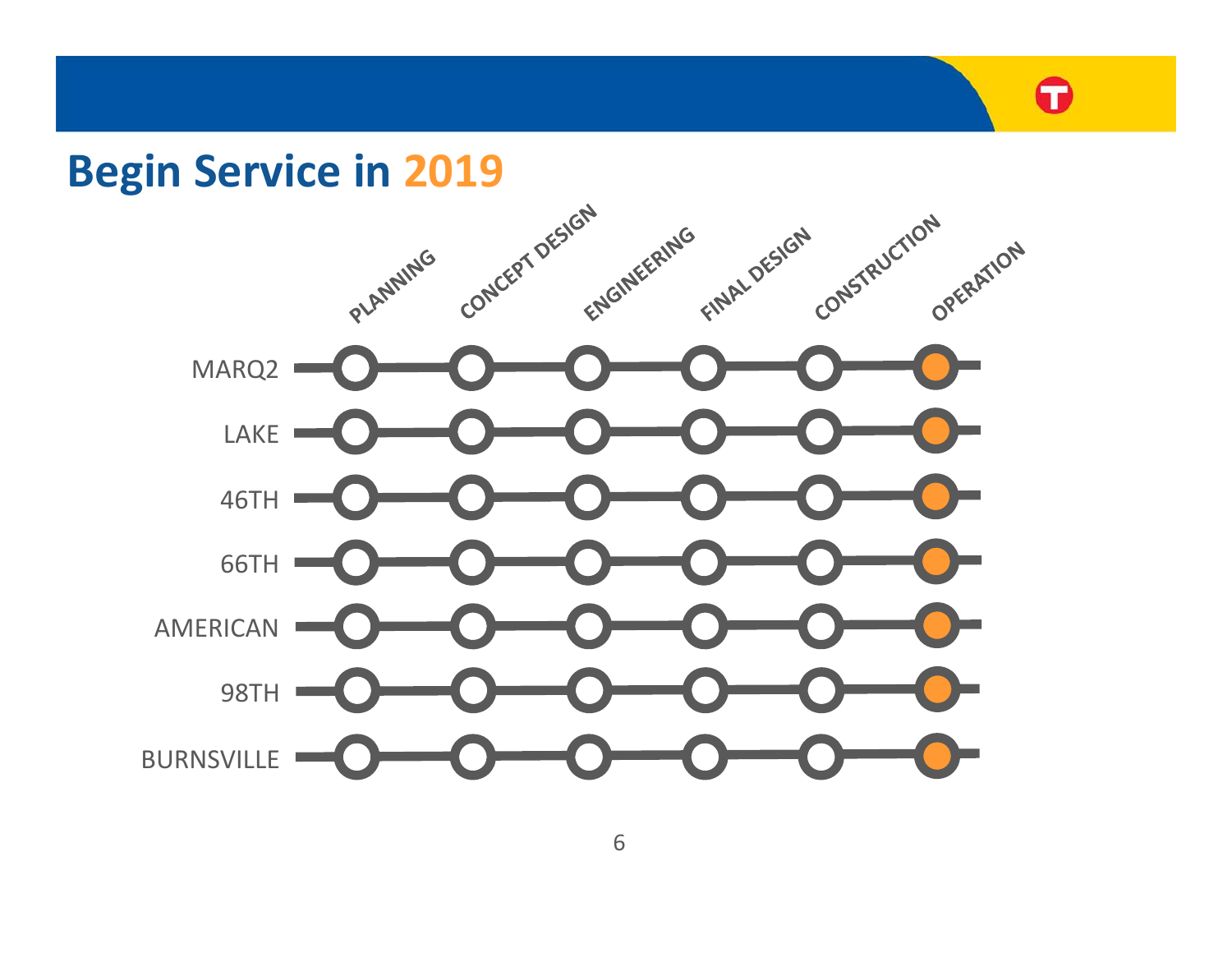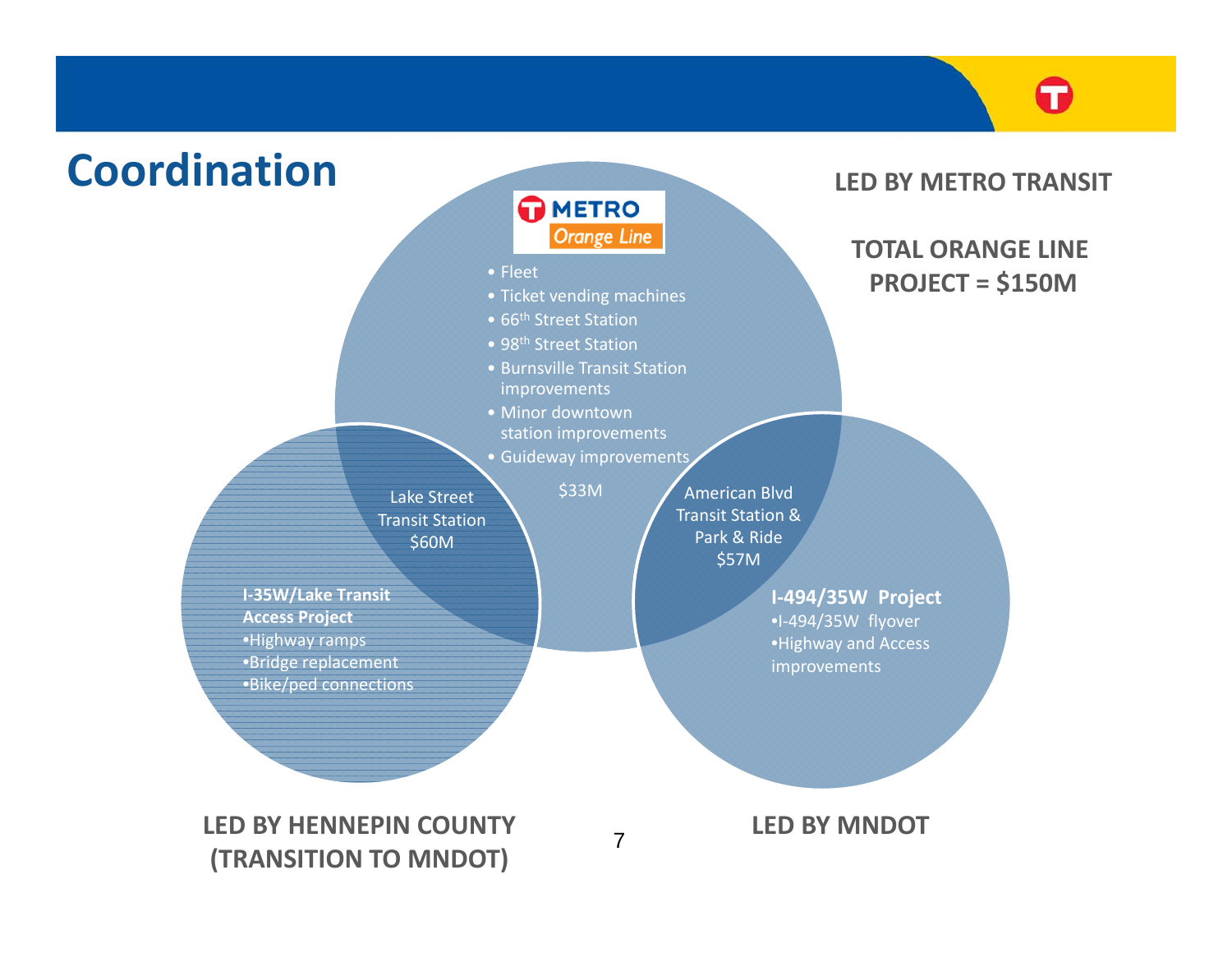# **Decisions to be Shaped by Policy Input**

#### • **Project Plan Update draft**

- Refinement of LPA/2030 TPP Update adopted 2009
- Release Plan Update for public comment end Q1 2014
- Adopt Q2 of 2014 by Metropolitan Council
- **Ongoing Station Development**
	- Major stations at Lake St, American Blvd
	- Minor stations and related projects downtown, 66<sup>th</sup>, 98<sup>th</sup>, Burnsville
	- Considerations of future phase planning

#### • **Orange Line Environmental Documentation**

- 35W Transit Access Project EA already underway, includes Lake Street Station
- Submit project description to FTA for NEPA determination (assuming EA)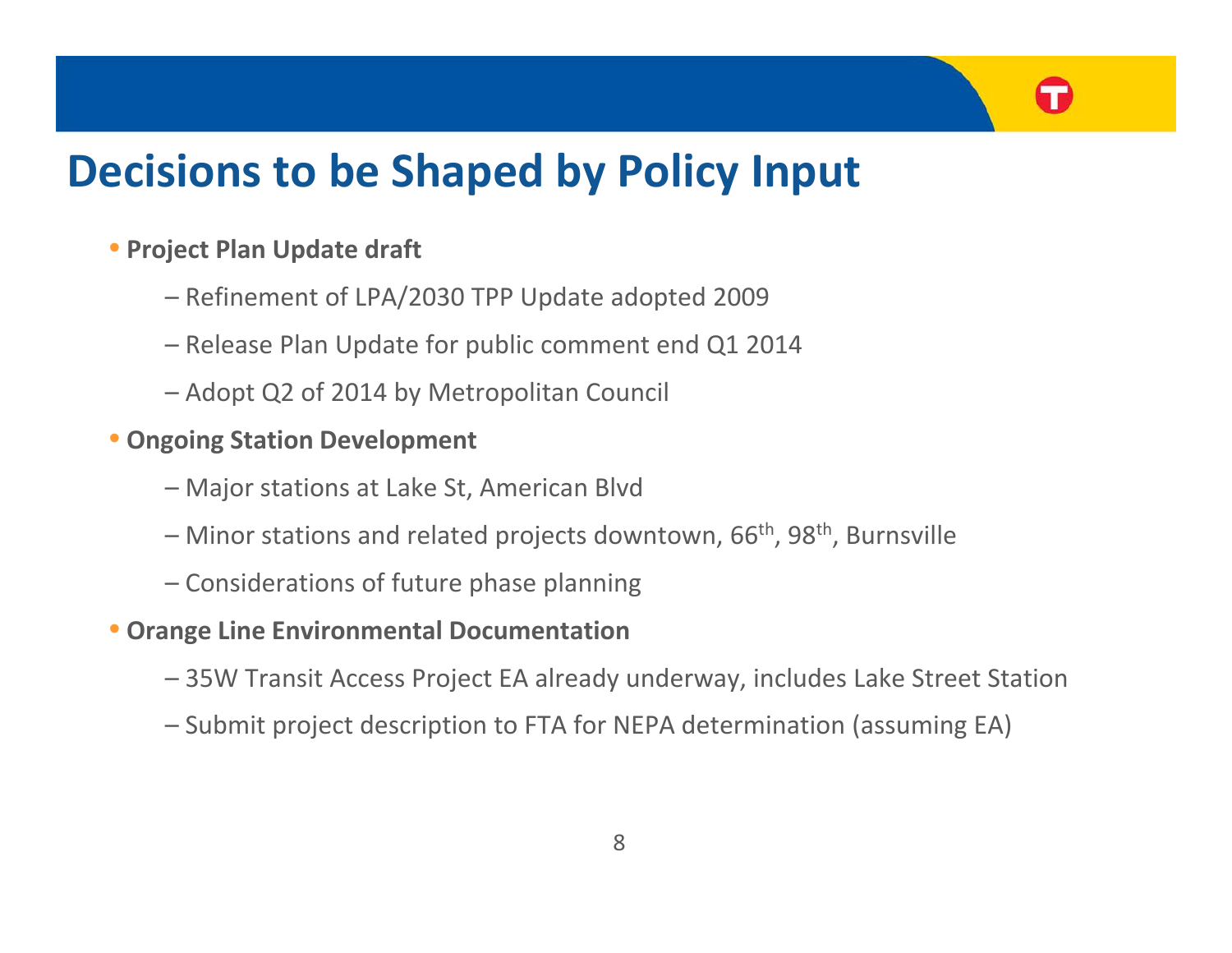## **Metropolitan Council Transitway Guidelines Ch. 10: Project Development, Leadership, and Oversight**

- **All major transitway capital investment projects should have <sup>a</sup> coordination structure that reflects the following functions:**
- •**Coordination with, and reporting to, funding partners**
- •**Coordination with the Metropolitan Council and MnDOT**
- •**A clearly identified lead agency determined by Metropolitan Council**
- • **Coordination with the elected/appointed officials of the implementation partners (Policy Advisory Committee)**
- • **When Counties Transit Improvement Board (CTIB) represented on the PAC, CTIB should appoint <sup>a</sup> member to the policy advisory group who represents an area outside the geographic boundaries of the transitway project.**

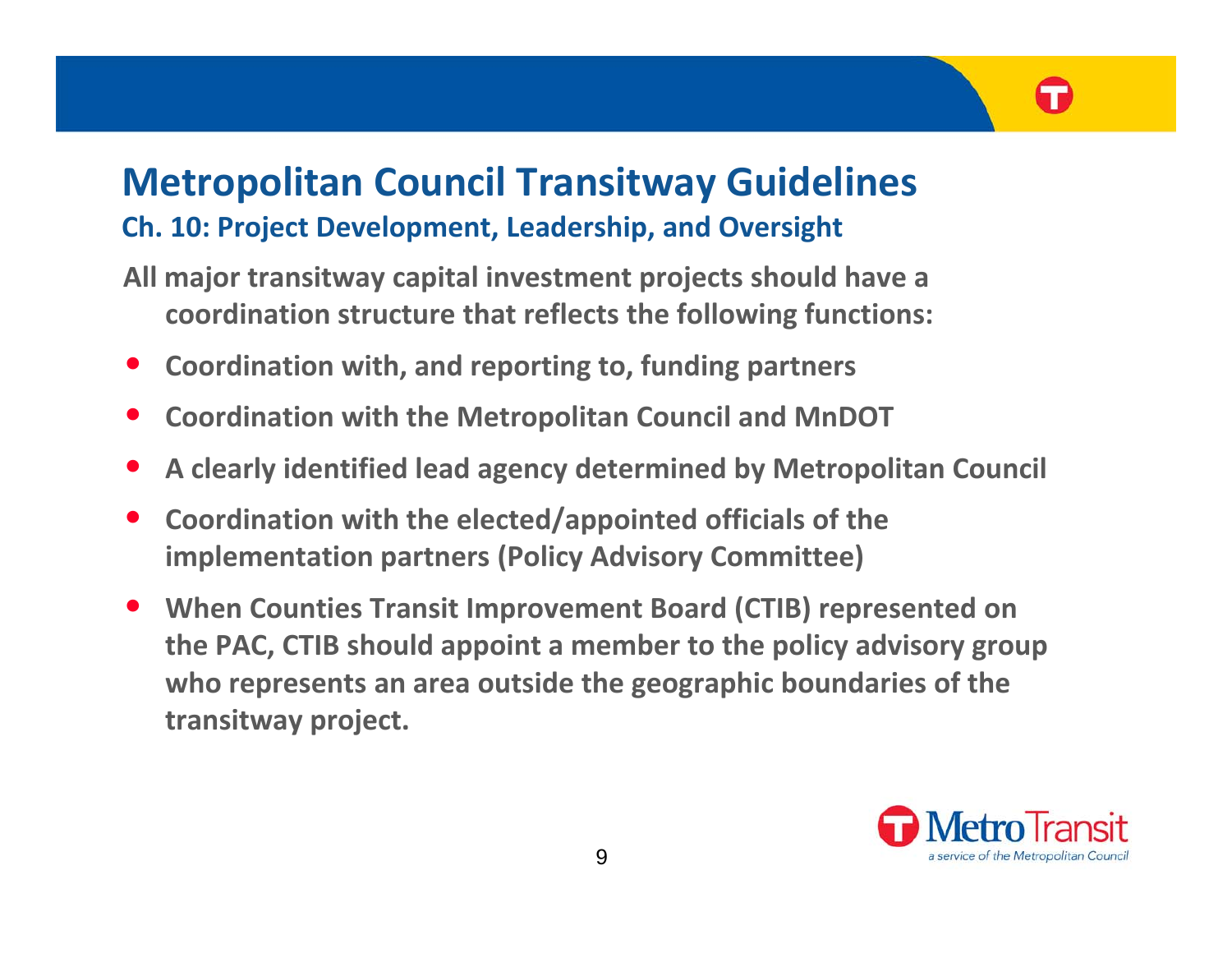## **Past Precedent: LRT Corridor Mgmt Committee**

- •**Required by law (473.3994) for LRT. Not required for BRT.**
- •**Members Include:**
- **Each city and county in the corridor**
- **The commissioner of transportation or <sup>a</sup> designee**
- **Two members appointed by the Metropolitan Council, one of whom shall be designated as the chair of the committee**
- **One member appointed by MAC, if serving MSP Airport**
- –**One member appointed by U of M, if serving U of M**
- $\bullet$  **The Corridor Management Committee shall advise the responsible authority on issues relating to:**
- **Environmental review**
- **Preliminary design**
- **Preliminary engineering**
- **Final design**
- **Implementation method, and**
- **Construction**

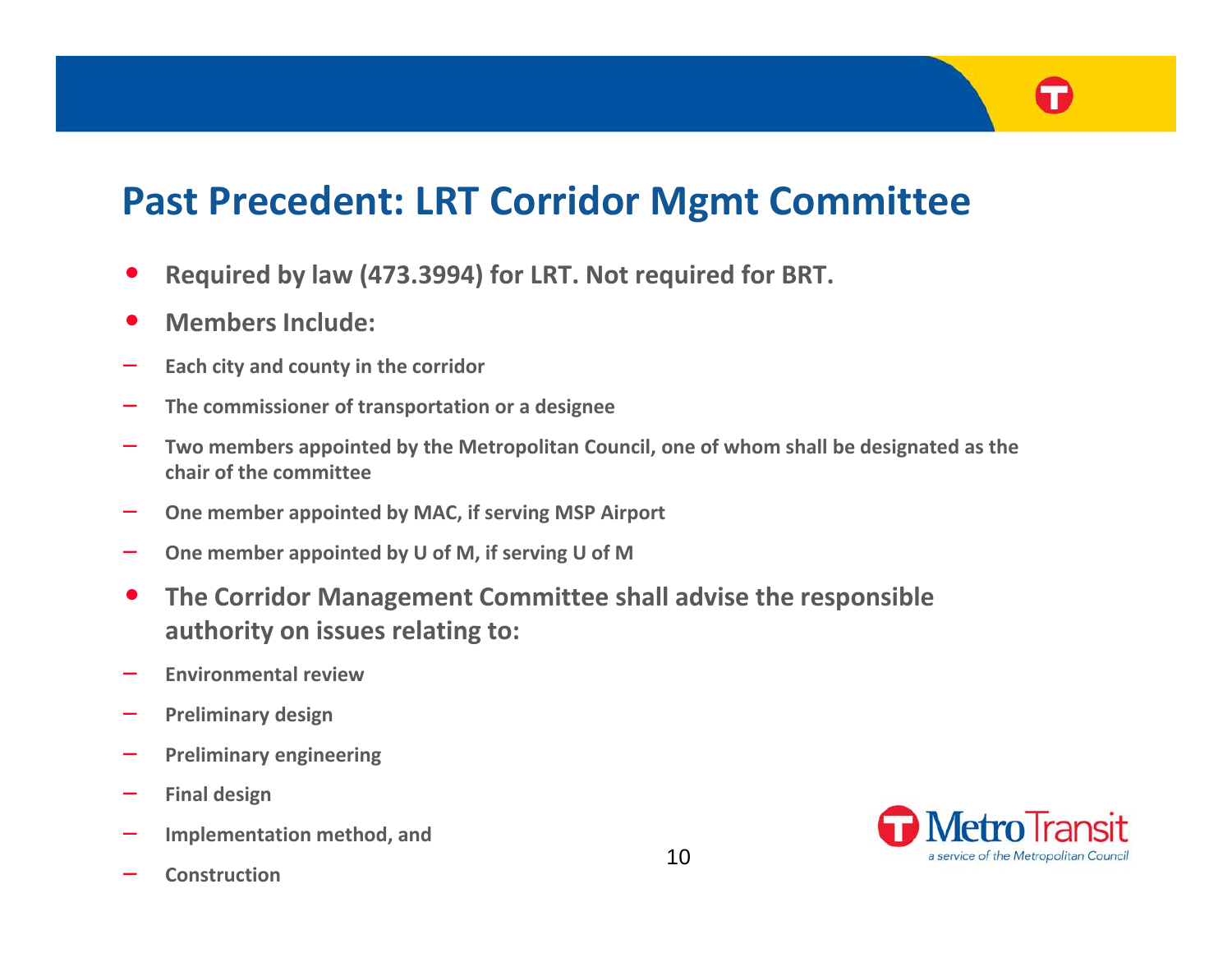